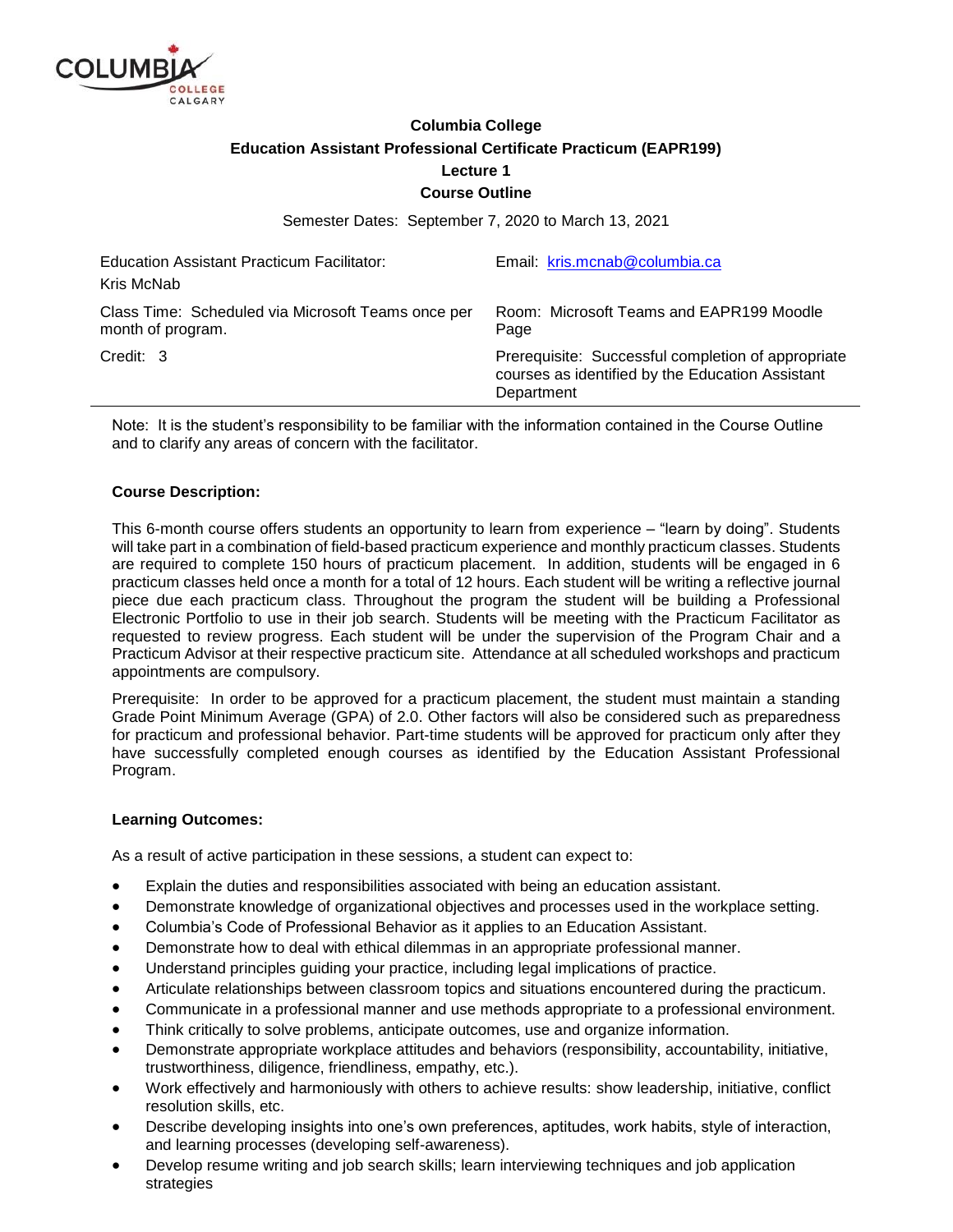## **Course Format:**

This online course consists of a remote classroom component and a field placement (practicum}. You will experience a variety of teaching/learning methods including discussion, personal reflection, experiential exercises, student presentations, role-plays, group activities and case studies. Our faculty aims to create a learning environment where the learner is actively engaged in inquiry, critical thinking and problem solving. The classroom (in person and online) provides you with a place where you can learn with and from others in a cooperative and collaborative manner. Your field placement (practicum) provides you with an opportunity to become immersed in the real world of functioning as an education assistant. You will begin your field experience early in your program and gradually gain practical knowledge, apply theory you learn in class, and meet the challenges of everyday practical experiences, gaining self-awareness and confidence.

You are expected to take a very active part in **class discussions (in person and online)** and take responsibility for your own learning in addition to being a positive and co-operative team member. Columbia College uses a facilitation model of instruction where the facilitator's role is to facilitate your learning. The expectation is that you will come to class prepared with reading and assignments completed. An enthusiastic, positive and respectful approach in the classroom will create an atmosphere that will help every student develop the knowledge, skills and attitudes that are needed for success as a professional.

The **practicum classes** are designed to bring about your self-awareness and professional growth. You must be ready to embrace change. You are expected to talk about your practicum experiences, asking questions of your facilitator and your colleagues, and engaging in relevant and important topics on being an educational assistant. An important component is to understand your roles and responsibilities and the legal implications of being an educational assistant. To help you prepare for interviewing for a job, you will be actively responding to interview questions in most of your classes to help you feel comfortable in doing this.

How you **conduct yourself in your classes (engagement)** will, to a large extent, mirror your conduct in society and your future work site. For example, if you have a tendency to ask questions, challenge the ideas of others in a respectful manner, draw out the best from your colleagues, and encourage both group development and task accomplishment in this class, it is likely you will do the same at work. A high level of student involvement and **developing professionalism** is expected in the classroom as you work towards your goal. This demonstration of professional growth is important as it will form the basis from which your practicum facilitator will consider if they will provide you with a job reference if requested and help determine to what degree you have met the course requirements. Many aspects go into this picture such as: your attendance and participation at practicum classes, the quality of your reflective journals, the quality of your portfolio and the professionalism of your communication, both electronic and in class.

## **Required Textbooks and Equipment:**

Columbia Education Assistant Handbook – to be provided at orientation

Teachers and Educational Assistants: Roles and Responsibilities, Alberta Teacher's Association – to be provided at orientation and on Moodle

Professionalism: Skills for the workplace

## **Recommended Readings and Resources:**

Alberta Teachers' Association – [https://www.teachers.ab.ca](https://www.teachers.ab.ca/) Diversity, Equity and Human Rights

- Aboriginal Education Education is our Buffalo
- **•** Gender Equity
- Intercultural Education
- Sexual Orientation and Gender Identity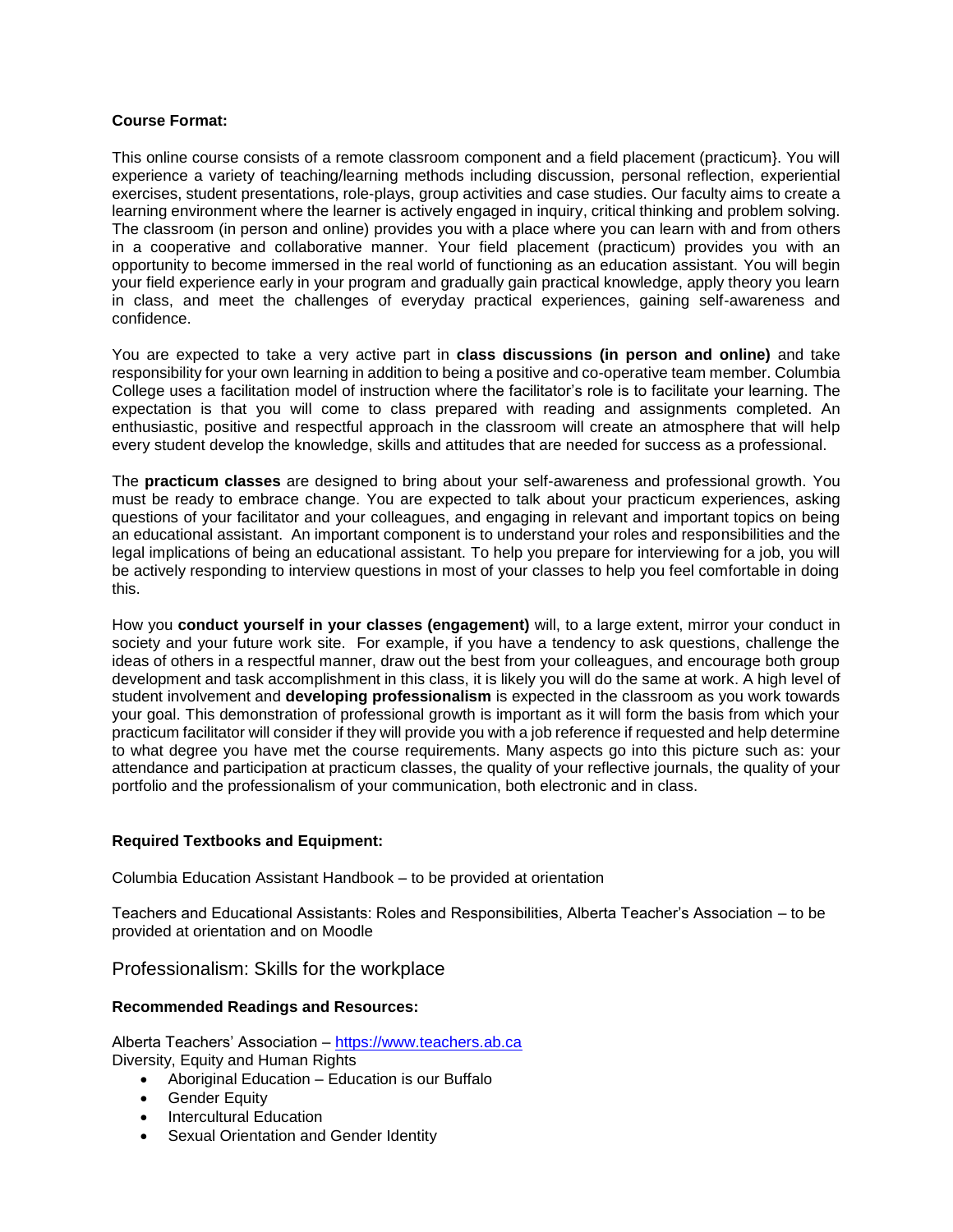Alberta Education - [https://education.alberta.ca](https://education.alberta.ca/)

Learning with Technology Policy Framework (2013)

This describes Alberta Education's vision for the role of technology in education and establishes a set of Policy Directives for school authorities.

Guide to Education 2015; Summary of Key Changes May 16, 2016.

*Students may access the following sources from the College and from home.*

#### Career Cruising

o [www.careercruising.com](http://www.careercruising.com/) Username: columbia Password: discovery ALIS – Alberta Learning Information Service o [www.alis.alberta.ca](http://www.alis.alberta.ca/) Alberta Wage Info (OCCinfo) – Occupations and Educational Programs

# **Homework Assignment Due for the First Practicum Class**:

Reflective Journal #1

## **Evaluation - Assessment of Student Performance:**

The final assessment in the course will be based on the following elements. Please refer to Appendix 1 for assignment descriptions and further Assessment Information. Detailed information is provided in your Education Assistant Handbook.

| <b>Title of Assignment/Examination</b> | Length                              | Due Date                                   | Weight    |
|----------------------------------------|-------------------------------------|--------------------------------------------|-----------|
| Practicum Journals (Total: 6)          | $350 - 400$<br>words per<br>journal | Every practicum class after<br>Orientation | Pass/Fail |
| <b>Practicum Evaluation</b>            | N/A                                 | At 75, 150 hours                           | Pass/Fail |
| Professional E-Portfolio               | N/A                                 | January 2021                               | Pass/Fail |
| <b>Student Engagement</b>              | N/A                                 | <b>Every Class Participation</b>           | Pass/Fail |

The student should demonstrate growth through the practicum experience attained and at the practicum classes.

#### **In order to take part in a practicum placement or to continue in the placement, please note that you are required to:**

- Satisfactorily complete all academic coursework and maintain a minimum 2.0 GPA.
- Maintain a professional behavior in all your classes, on campus, and on field placement.
- Maintain excellent attendance. Be on time and remain for the entire session.

Students who do not meet the above requirements may be withdrawn from their practicum or not permitted to begin their practicum until ready to do so. All requirements in this course outline must be met in order to pass this course.

**Overview - Practicum Information: Please note that detailed information is provided in the Education Assistant Handbook and will be reviewed with you at Orientation and throughout your practicum classes.**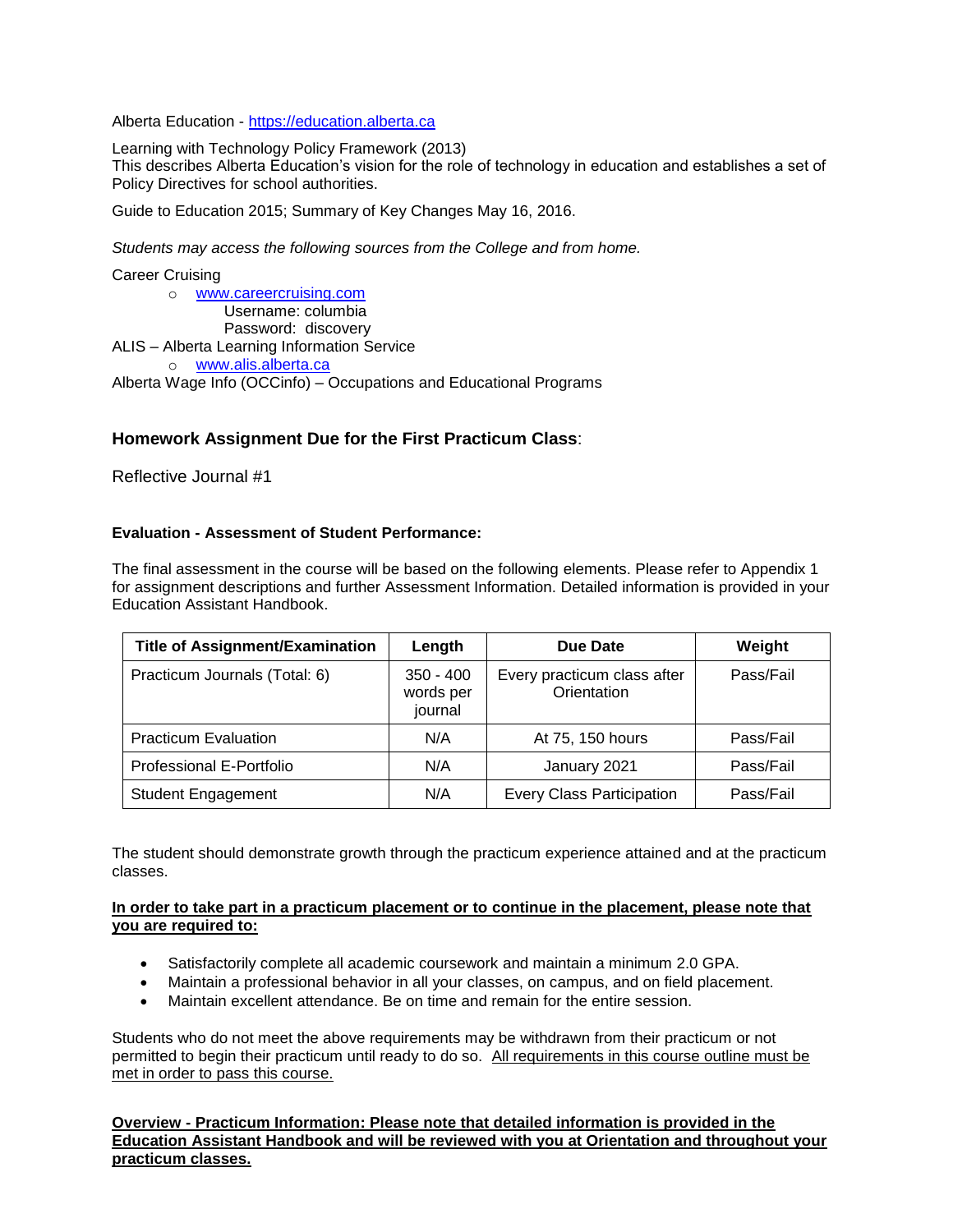- 1. Students are required to satisfactorily complete the following:
	- Attend Orientation be engaged and committed; fulfil the requirements;
	- Complete 150 hours of practicum placement throughout the program;
	- Attend and participate in all practicum classes Total 12 hours;
	- Complete all requirements as stated in this course outline;
	- Complete a well thought out Professional E-Portfolio;
	- Attend Non-violent Crisis Intervention Training (7 hours) as scheduled by the College;
	- Attend coaching sessions as required.
- 2. You are required to show initiative in finding your own practicum placement based on your interests and career plans. There are specific rules about where and how you can get a practicum. Each school district has a different process for securing a practicum placement. This information is provided in the Education Assistant Handbook and will be explained to you at Orientation.
- 3. It is recommended that you schedule your practicum on a part-time basis of six to eight hours per week during their program.
- 4. Each student must first complete a satisfactory resume and cover letter. Submit your resume to the Practicum Facilitator/Advisor for review and feedback. The resume will be shown to the practicum host site.
- 5. The Program Coordinator must approve your placement site before you can begin your practicum. You do so at your own risk (you will not be covered by Workers' Compensation).
- 6. If you begin your practicum before receiving approval from the Practicum Coordinator, these hours will not count towards your practicum hours.
- 7. Upon completion of your practicum, you are to provide the Program Coordinator with the original signed Performance Reviews (at 75 hours and 150 Hours) and the original signed Log Hours Form. This must be done within the program timelines.
- 8. Practicum Extension: If you do not complete your practicum course by the end of the program, you will not be able to receive your Education Assistant Professional certificate and graduate. You may request an extension by filling out a Practicum Extension Form and submitting it to the Program Coordinator prior to the end of the course. Please be sure to provide specific details as to why you are seeking a practicum extension. The fee for the extension is \$300. Payment must be made to the Registrar's office unless the student is requesting that the fee be waived. The Accounting Department will determine if the fee should be waived. This form is available on Columbia's website under Forms, the Main Office in Building 802, and on the course Moodle Site.
- 9. If a student does not complete their practicum course by the end of the extension period, the student will be required to repeat the course and pay the tuition fee assessed by the program. In unusual circumstances, a further extension may be permitted.
- 10. Human Services Professional Program Diploma Students Education Specialization: Please note that you are expected to complete EAPR199 within the required timelines to qualify for an Education Assistant Professional Certificate.

## **Submission and Completion of Assignments:**

You are expected to submit assignments by the due date. If you are unable to submit an assignment on the due date, you must request an extension **before** the due date by filling out an *Application for Assignment Extension form (SSPP-F012)* that is to be submitted to the Program Coordinator for approval. This form is available on Columbia's website and from the Program Coordinator.

## **Attendance Requirements:**

Columbia College believes that students are committed to their program and learning experiences. However, it is understood that there are times when students may be absent. Any absences can be viewed as a potentially serious disruption of the learning process and necessary achievement of the learning objectives. Being late to class is also considered unacceptable as it interferes with the learning opportunities of others. Please refer to Columbia College's *Attendance Policy and Regulations (ADM-*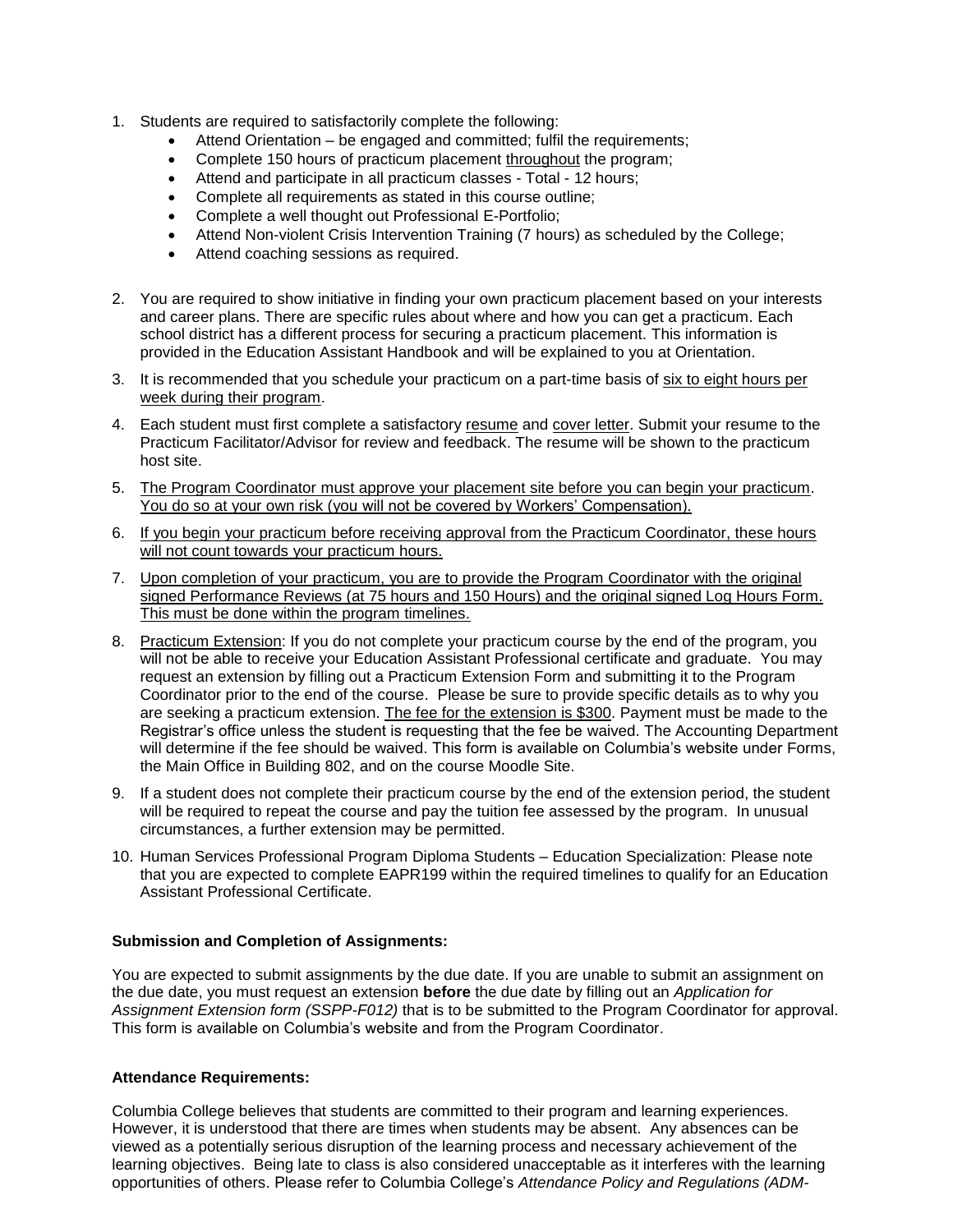*P151)* for detailed information on Attendance Requirements. Attendance at monthly workshops is compulsory. Non-attendance and lates for monthly practicum classes and/or practicum experience may result in the student being placed on Academic Alert and/or Academic Probation, and could result in failure of the course and/or withdrawal from the course.

If you are going to be absent or late from your practicum class or coaching session, please inform your Practicum Facilitator by email of your absence as soon as possible. If you are going to be absent or late from your practicum site, you must notify your Practicum-site Supervisor. This is part of being a professional.

# **Academic Integrity:**

Academic dishonesty is a serious offence and can result in suspension or expulsion from Columbia College.

There is no tolerance for academic dishonesty and any student caught plagiarizing is subject to serious sanctions as outlined in the *Student Code of Conduct Policy (ADM-P229)*. Students are encouraged to familiarize themselves with this policy and avoid any behavior that could possibly be seen as cheating, plagiarizing, misrepresenting, or putting into question the integrity of one's academic work.

Inaccurate reporting of practicum hours completed is considered a serious offense which may result in including criminal charges.

# **Student Conduct:**

It is the responsibility of each student to uphold the expectations and responsibilities outlined in the *Student Code of Conduct Policy (ADM-P229), Columbia's Commitment to Human Rights and Diversity Policy (ADM-P029),* and any additional requirements established by your program.

Generally, each student will:

- be respectful and courteous toward others;
- demonstrate appropriate and supportive communication skills, and coach, assist, advise and otherwise support other students in their studies;
- manage any personal stress and conflict in a positive and resourceful manner, and assist others to do the same;
- be dressed in a manner appropriate for their workplace or learning environment, as established by the program;
- conduct themselves in a professional manner with regard to their communication with others and their behavior in class, on campus, at off-campus events, and at a practicum placement
- conduct themselves with academic integrity in all of their learning activities, tests, exams, and assignments
- keep up with day-to-day classroom and course expectations.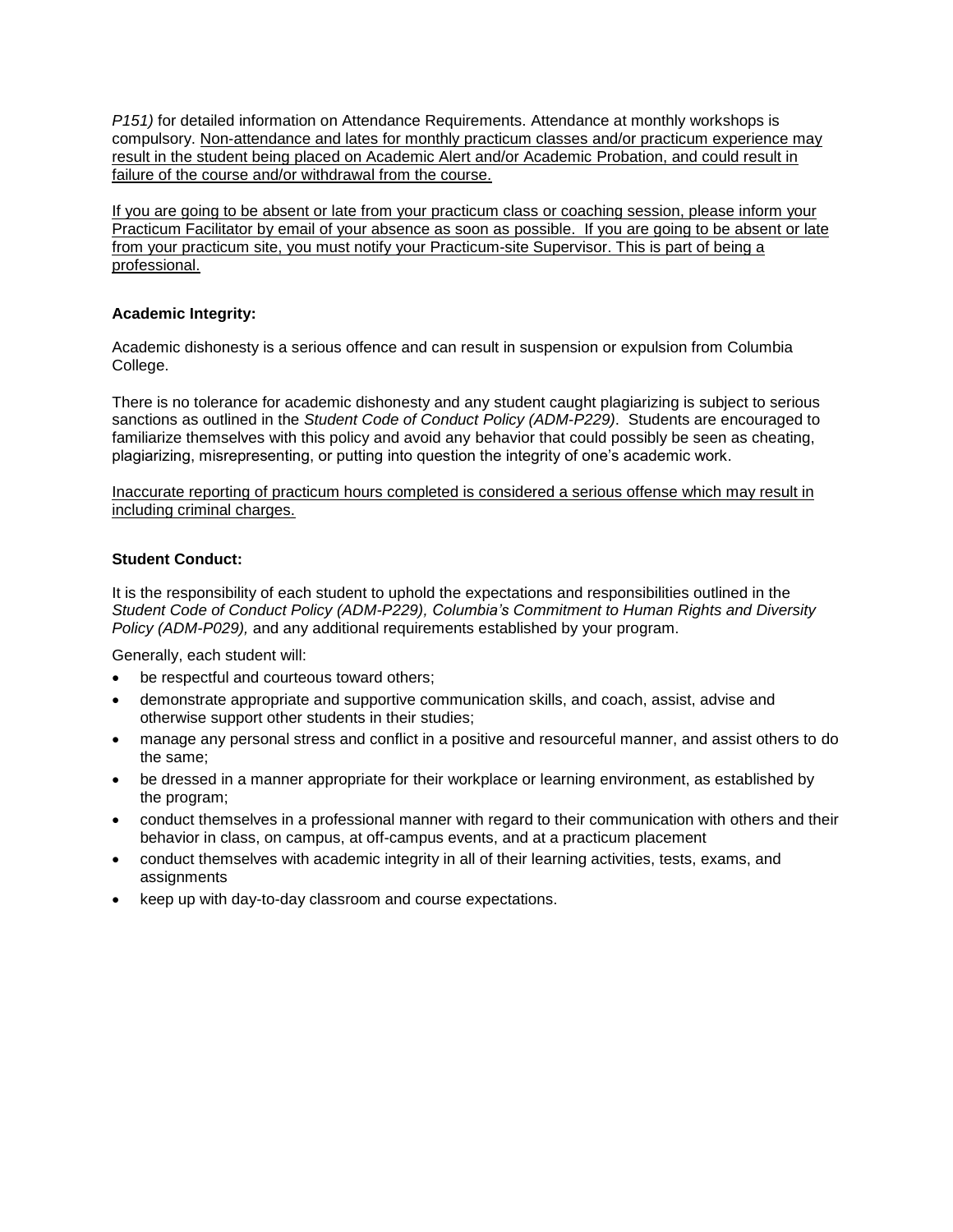# **Important Dates:**

| <b>Description</b>                               | <b>Date</b>                                                                                                            |
|--------------------------------------------------|------------------------------------------------------------------------------------------------------------------------|
| Last to add/drop courses                         | 5 school operating days from the start of the semester<br>OR before the third scheduled class, whichever is<br>greater |
| Last day to withdraw without academic<br>penalty | 50% or less of the semester has been completed                                                                         |

## **Appeals:**

Please refer to the *Student Appeal Policy (ADM-P177)*.

# **Students with Temporary or Permanent Disabilities or Medical Condition:**

Students with temporary or permanent disabilities or medical condition may apply for accommodations. To be considered for an accommodation, a student must register with Columbia College's Accessibility Services by making an appointment with an Accessibility Services Advisor – Main Office – Bldg. 802 or emailing [accessibilityservices@columbia.ab.ca.](mailto:accessibilityservices@columbia.ab.ca) The Department Chair or facilitator is not able to provide you with any accommodations without you taking this step. Please refer to Columbia College's website to review *the Student Accommodation Policy (ADM-P188) and the Student Guide to Accessibility Services (SSCM-001)*.

## **Student Support:**

Students should be aware that Life Coaching, Career and Accessibility Services, and Learning Support Services (i.e. tutoring, learning coach, academic strategists, etc.) are provided by Columbia College. Inquire how to request these services at the Main Office in building 802 or contact [learningservices@columbia.ab.ca.](mailto:learningservices@columbia.ab.ca)

It is the student's responsibility to discuss their specific learning needs with the appropriate service provider.

# **HOW TO TRANSFER EDUCATION ASSISTANT COURSES TO THE COLUMBIA COLLEGE HUMAN SERVICES DIPLOMA**

## **Get an Education Assistant Professional Certificate & a Human Services Professional Diploma**

Should you wish to complete a Human Services Professional Diploma, all successfully completed courses in the Education Assistant Certificate program are transferable to the Diploma program. You will continue to learn more and more in specific areas, strengthening your knowledge as a human services worker. You will be able to earn an Education Assistant Professional Certificate and a Human Services Professional Diploma.

## **Advantages to completing a Human Services Professional Diploma** *after* **completing the Education Assistant Professional Certificate:**

- The Human Services Professional Diploma positions you in a flexible job market in the education, social work assistant, and youth worker fields. It enhances your career advancement possibilities and demonstrates your commitment to life-long learning. Should there be changes to your present employment field, you will have advanced learning in other human services fields that you can turn to.
- The Human Services Professional Diploma is an advanced credential for Education Assistant. students who wish to work as community support workers with adults with disabilities or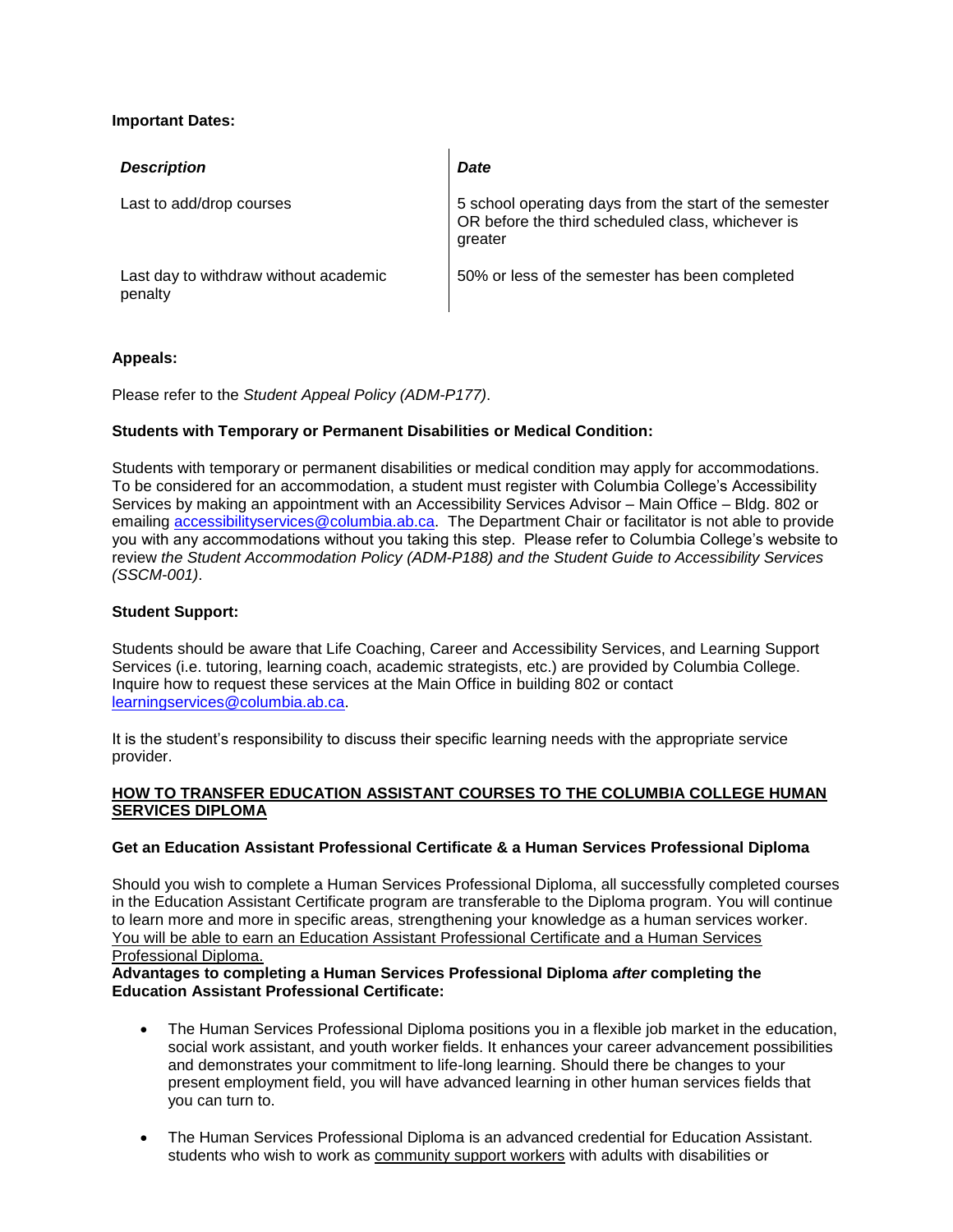community workers. School districts are also requesting a diploma accreditation for education assistants who wish to work as Behaviour Support Workers.

Courses in the Columbia College Human Services Professional Diploma that you would be taking:(subject to change)

- PHIL 275 Policies, Issues, Ethics and Professional Practices
- HSPD 200 Interviewing & Counselling Skills for Human Services Workers
- COMM125 Understanding Cultural and Emotional Intelligences
- HSPD 114 Theory and Methods in Human Services
- HSPD 103 Understanding and Working with Individuals with Exceptionalities
- SOCI 110 Introduction to Sociology
- PSYC 110 Basic Concepts of Psychology
- SOCI 255 Introduction to Gender Studies
- HSPD 250 Community Development & Advocacy
- HSPD 243 Human Services Diploma Practicum Part B (120 hours)

If you are considering continuing with the diploma, please speak to your Admission Advisor.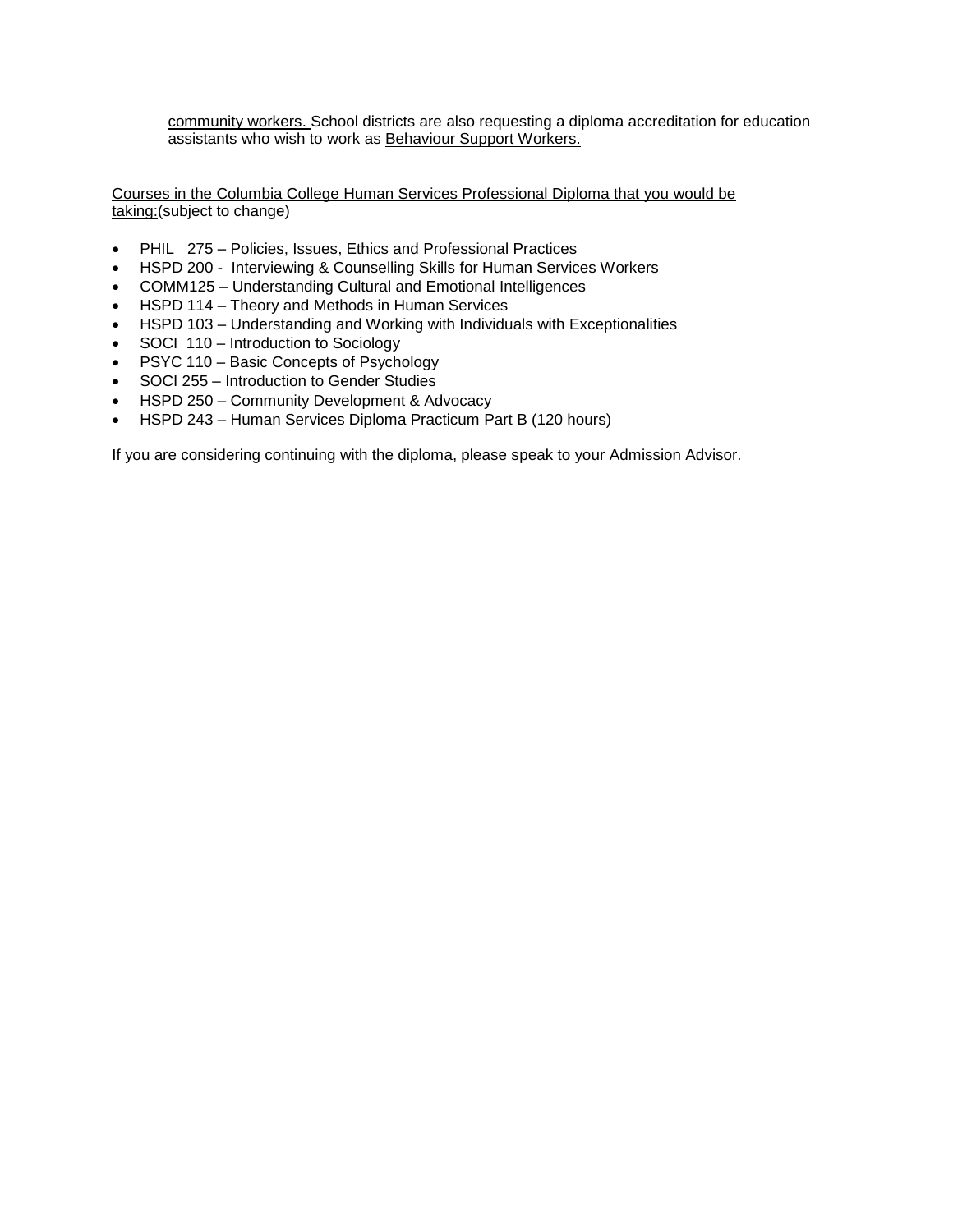# **Class Schedule/Overview:**

Please note that this schedule is subject to change. Any changes or cancellations will be emailed to you. It is your responsibility to check the email address you have given to the school on a daily basis for any messages from the Program Chair, Program Coordinator, facilitator or College Administration. It is the student's responsibility to be familiar with the information contained in the Course Outline and to clarify any areas of concern with the facilitator.

| <b>Practicum</b><br><b>Class</b><br><b>Session</b>         | <b>Date</b>                    | <b>Topics</b>                                                                                                                                                                                                                                                                                                                                                                                                                                          |  |  |
|------------------------------------------------------------|--------------------------------|--------------------------------------------------------------------------------------------------------------------------------------------------------------------------------------------------------------------------------------------------------------------------------------------------------------------------------------------------------------------------------------------------------------------------------------------------------|--|--|
| <b>Education</b><br><b>Assistant</b><br><b>Orientation</b> | Thursday<br>August 21,<br>2020 | Information on Education Assistant Professional Program (includes Practicum<br>$\bullet$<br>Process)                                                                                                                                                                                                                                                                                                                                                   |  |  |
| 1                                                          | <b>September</b><br>10, 2020   | Review of course outline<br>$\bullet$<br>Review of EA Student Practicum Handbook Resume workshop w/Career Services<br>REFLECTIVE JOURNAL #1 DUE - Topic: Why I chose to become an Education<br>Assistant<br>Resume due by email by 11:59PM(Date TBD). to the Practicum Advisor<br>$\bullet$                                                                                                                                                            |  |  |
| $\overline{2}$                                             | October 8,<br>2020             | Working with children with complex needs. How prepared are you?<br>$\bullet$<br>Importance and influence of goal setting- Self Awareness<br>$\bullet$<br>REFLECTIVE JOURNAL #2 DUE - Topic: Three goals I have set for myself to be<br>successful in the EA program<br>Read- Professionalism text- Chapters 1, 11 & 12<br>$\bullet$                                                                                                                    |  |  |
| 3                                                          | <b>November</b><br>12, 2020    | <b>Sharing &amp; Questions</b><br>$\bullet$<br>REFLECTIVE JOURNAL #3 DUE - Topic: Topic: TBD<br>$\bullet$                                                                                                                                                                                                                                                                                                                                              |  |  |
| 4                                                          | <b>December</b><br>3, 2020     | <b>Sharing &amp; Questions</b><br>$\bullet$<br>How prepared are you to deal with discipline?<br>$\bullet$<br>REFLECTIVE JOURNAL #4 DUE - Topic: What is the most important role for the<br>EA when working on an education team?<br>Interview techniques<br>$\bullet$<br>Read Professionalism - Chapter 15 and be prepared to discuss<br>$\bullet$                                                                                                     |  |  |
| 5                                                          | January 7,<br>2021             | <b>Sharing &amp; Questions</b><br>$\bullet$<br>How do you maintain professional workplace relationships? What are workplace<br>$\bullet$<br>Dos and Don'ts? Where does ethics fit into your decision making?<br>Read Professionalism - Chapter 5, 6, and be prepared to discuss<br>$\bullet$<br>REFLECTIVE JOURNAL #5 DUE - Topic: Practicum/Theory based-How has the<br>$\bullet$<br>knowledge of your theory classes supported you in the practicum? |  |  |
| 6                                                          | February 4,<br>2021            | <b>Sharing &amp; Questions</b><br>$\bullet$<br>Preparing for the job interview - Career Services presentation & interview practice<br>REFLECTIVE JOURNAL #6 DUE - practicum-based- Reflecting upon your previous<br>journal entries, describe your growth as a professional EA.                                                                                                                                                                        |  |  |
|                                                            | February                       | PROFESSIONAL E-PORTFOLIO DUE and Fireside chat completed<br>$\bullet$<br>Scheduled on a first-come first serve basis                                                                                                                                                                                                                                                                                                                                   |  |  |
|                                                            | March 13,<br>2021              | End of the course. No practicum class this month. Final Evaluation and Practicum<br>$\bullet$<br>Log Hours Due.<br>Anyone who has not completed their practicum may apply for a Practicum Extension<br>$\bullet$<br>if they meet the requirements. Apply prior to the end of the course. Submit the<br>Practicum Extension Form to the Program Coordinator for approval.                                                                               |  |  |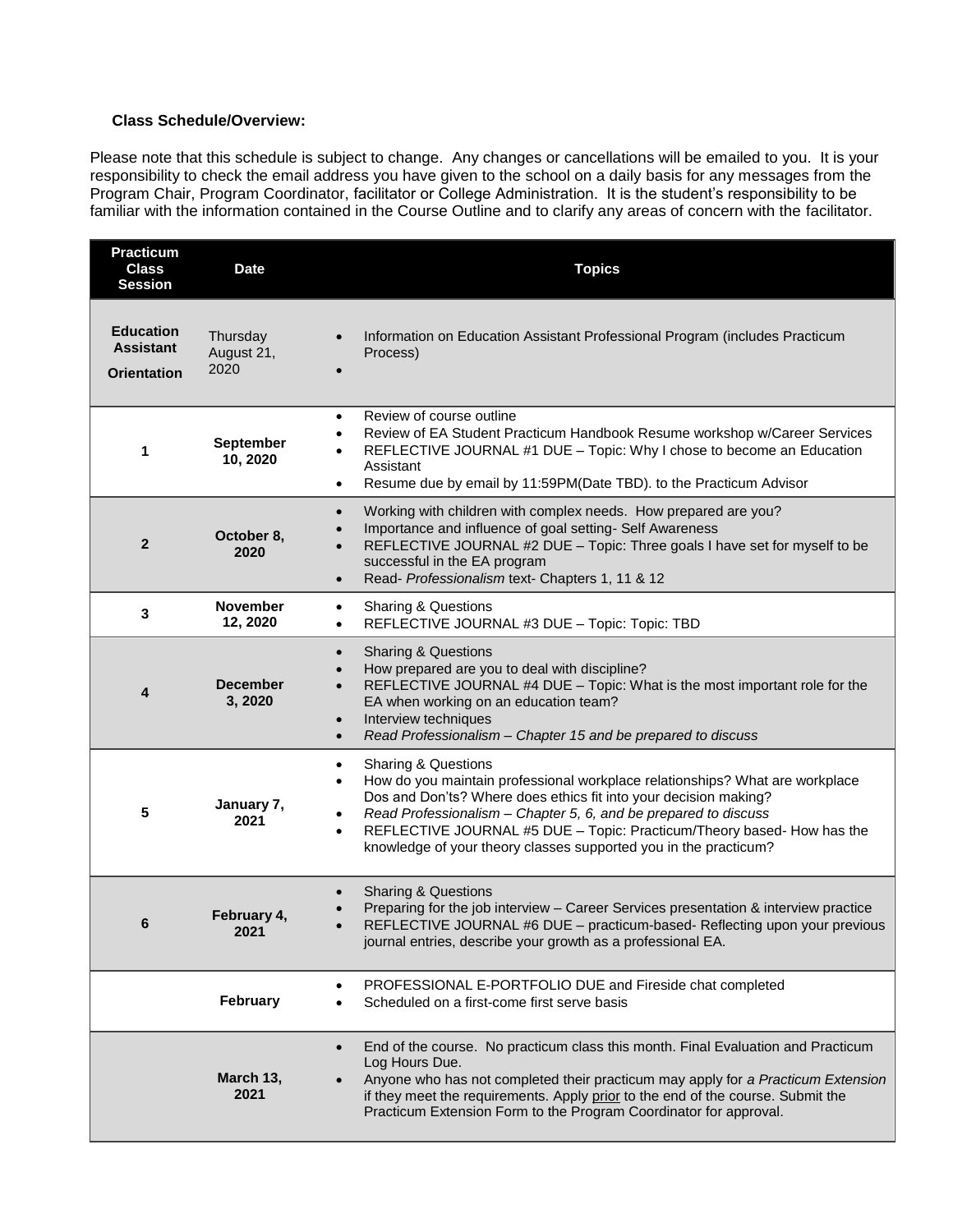## **Appendix 1 Assignment Outlines**

### **Reflective Journal Due Date: Every practicum class after Orientation – (Total: 6) Weight: Pass/Fail at the end of course evaluation**

You will be submitting an electronic copy of a reflective journal (minimum of 350 - 400 words) typed, doublespaced, spell and grammar checked in a word document each time you come to your practicum class. You are asked to apply critical thinking by synthesizing knowledge, skills and behaviours from both the classroom experience and your practicum experience.

John C. Maxwell, a New Your Bestselling Author, and author of the book, "How Successful People Think", states that, "Reflective thinking is like the Crock-Pot of the mind. It encourages your thoughts to simmer until they're done…By mentally visiting past situations, you can think with greater understanding. (p.72).

The rationale for this exercise is that you will understand yourself better and gain solid knowledge, professional attitudes, and skills that are required for success as an Education Assistant. The Practicum Facilitator will give you feedback on your journals. This is the method your facilitator will be using to communicate with you on the progress you are making at self-awareness and reflective thinking.

### **Professional E-Portfolio Due Date: January 2021 Weight: Pass/Fail at the end of course evaluation**

Employers are seeking Educational Assistants who are knowledgeable in both global and specific areas. These individuals are able to provide evidence of learning and growth through a Professional Portfolio that they will use at their job interview or when seeking a future new position. In this course, you will receive specific information on how to develop a Professional Electronic Portfolio. Information is provided in your Education Assistant Handbook – Practicum Section.

While your E-Portfolio will be graded on a Pass/Fail basis, you will also receive an evaluation that indicates whether it is outstanding, good, satisfactory, developing or unsatisfactory (fail). Please see the attached rubric.

You will present your E-Portfolio in a Fireside Chat one-on-one with Program Chair using Microsoft Teams.

#### **Participation and engagement in practicum classes Due Date: Final evaluation Weight: Pass/Fail at the end of course evaluation**

Students are expected to be prepared for each practicum class and be actively and thoughtfully engaged. This is an opportunity for you to develop your professional skills in a safe setting. Please see the attached Student Engagement Evaluation rubric.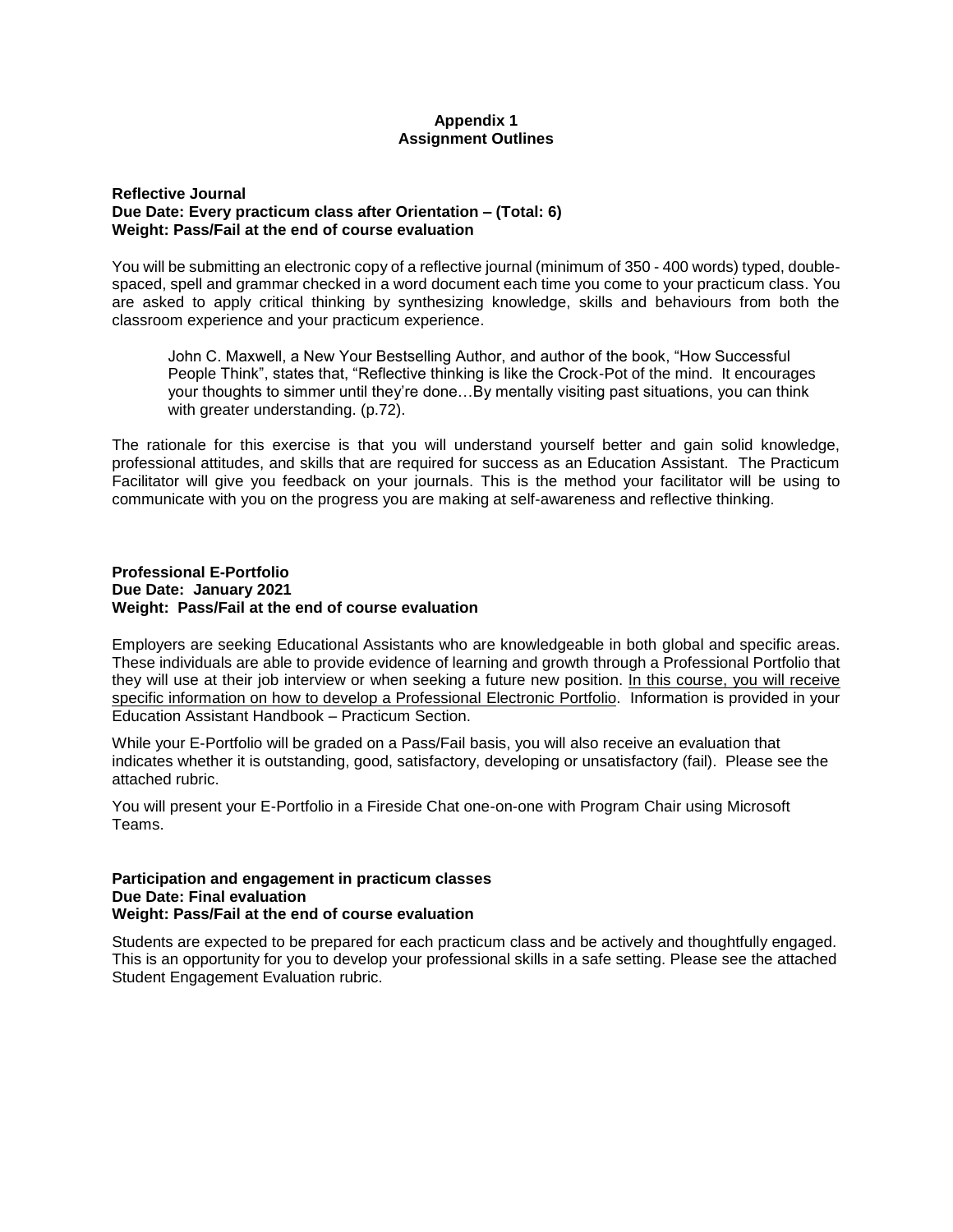# **Appendix 2 Assignment Rubrics**

# **Columbia College Student Engagement Rubric – Practicum Workshops**

**Last Revised: November 2016**

| <b>Student's Name</b> |                                                                                                                                                                                                 | <b>Course Code</b> | <b>Date</b>                                                                                                                                                                                                                                                                                                                                                    | <b>Facilitator/Evaluator's Name</b>                                                                                                                                                                                                                                   |  |
|-----------------------|-------------------------------------------------------------------------------------------------------------------------------------------------------------------------------------------------|--------------------|----------------------------------------------------------------------------------------------------------------------------------------------------------------------------------------------------------------------------------------------------------------------------------------------------------------------------------------------------------------|-----------------------------------------------------------------------------------------------------------------------------------------------------------------------------------------------------------------------------------------------------------------------|--|
| Pts                   | <b>Preparation for Class</b>                                                                                                                                                                    |                    | <b>Quality of Participation</b>                                                                                                                                                                                                                                                                                                                                |                                                                                                                                                                                                                                                                       |  |
| 10                    | Demonstrates completion of readings or assignment and<br>awareness of all key concepts contained in readings or<br>assignment on a daily basis.<br>Brings in Reflective Journal for each class. |                    | Comments significantly add to the learning process; consistently demonstrates high<br>$\bullet$<br>order thinking, analysis, synthesis, and evaluation; demonstrates ability to appropriately<br>apply concepts to real-life situations; always participates constructively in discussion on<br>a daily basis; consistently contributes to group understanding |                                                                                                                                                                                                                                                                       |  |
| $9 - 8$               | Demonstrates completion of readings or assignment and<br>awareness of most of the key concepts on a daily basis.<br>Usually brings in Reflective Journal for each class. None<br>missing.       |                    | group understanding                                                                                                                                                                                                                                                                                                                                            | Comments contribute to learning process; shows evidence of ability to apply concepts to<br>real-life situations; mostly demonstrates higher order thinking skills; generally<br>participates constructively in discussion on a daily basis; most times contributes to |  |
| $7 - 5$               | Demonstrates awareness of some key concepts or ideas<br>contained in readings or assignment on a daily basis.<br>Has at least 3 journal entries submitted.                                      |                    | participates in a constructive manner.                                                                                                                                                                                                                                                                                                                         | Comments show evidence of awareness and understanding of concepts covered in the<br>reading or assignment; inconsistently demonstrates high-order thinking; inconsistently                                                                                            |  |
| $4 - 3$               | Inconsistently demonstrates awareness of concepts or ideas<br>contained in readings or assignment; inconsistent daily<br>preparation.<br>Has less than 3 journal entries submitted.             |                    | Comments show background knowledge of basic concepts covered in the readings or<br>$\bullet$<br>assignment; little demonstration of higher-order thinking; generally, participation is not<br>constructive; contributes little to group understanding.                                                                                                         |                                                                                                                                                                                                                                                                       |  |
| $2 - 0$               | Demonstrates little or no awareness of key concepts or ideas<br>contained in readings or assignment; little to no daily<br>preparation.                                                         | $\bullet$          | does not contribute to the group process.                                                                                                                                                                                                                                                                                                                      | Comments show no evidence of awareness of concepts covered in the readings or<br>assignment; shows no evidence of higher-order thinking; shows general lack of interest;                                                                                              |  |
|                       | Has less than 3 journal entries submitted.<br>$\bullet$                                                                                                                                         |                    |                                                                                                                                                                                                                                                                                                                                                                |                                                                                                                                                                                                                                                                       |  |

**Facilitator/Evaluator's Comments:**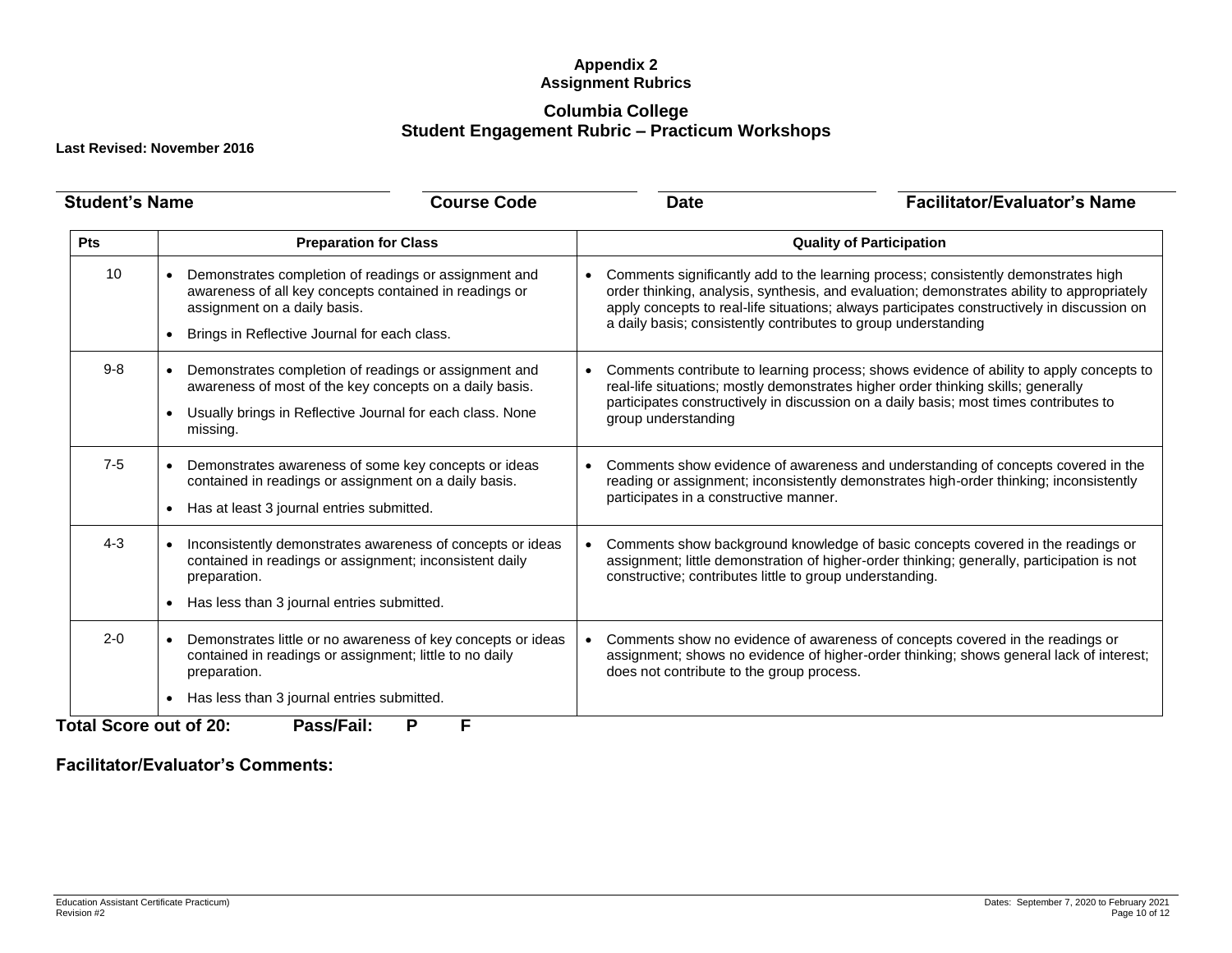# **EDUCATION ASSISTANT PROFESSIONAL CERTIFICATE PROGRAM PROFESSIONAL PORTFOLIO EVALUATION RUBRIC**

| Student:                                      |                                                                                                                                                                                                          | Evaluator: Evaluator:                                                                                                                                                                               |                                                                                                                                                                                                                                                                 |                                                                                                                                                                                                       |
|-----------------------------------------------|----------------------------------------------------------------------------------------------------------------------------------------------------------------------------------------------------------|-----------------------------------------------------------------------------------------------------------------------------------------------------------------------------------------------------|-----------------------------------------------------------------------------------------------------------------------------------------------------------------------------------------------------------------------------------------------------------------|-------------------------------------------------------------------------------------------------------------------------------------------------------------------------------------------------------|
| <b>Electronic Format</b><br>Revised Apr. 2018 |                                                                                                                                                                                                          |                                                                                                                                                                                                     |                                                                                                                                                                                                                                                                 |                                                                                                                                                                                                       |
|                                               | <b>Exceeded Expectation</b>                                                                                                                                                                              | <b>Met Expectations</b>                                                                                                                                                                             | <b>Working Towards</b>                                                                                                                                                                                                                                          | Yet to Meet Expectations (1 or                                                                                                                                                                        |
|                                               | $(4$ pts.)                                                                                                                                                                                               | $(3 \text{ pts.})$                                                                                                                                                                                  | <b>Expectations (2 pts.)</b>                                                                                                                                                                                                                                    | $0$ pts.)                                                                                                                                                                                             |
| Organization                                  | Organization is clearly and<br>explicitly evident;<br>organizational aids used<br>throughout. Includes a Title<br>Page, Table of Contents, and<br>dividers.                                              | Organization is generally<br>satisfactory and evident;<br>Organizational aids are used.<br>Includes a Title page, Table<br>of Contents and dividers.                                                | Organization is somewhat<br>evident. Some use of<br>organizational aids, though not<br>consistently. A limited Table of<br>Contents may be included.<br>May contain a Title Page and<br>dividers.                                                               | Organization is unclear or generally<br>inconsistent. No organizational<br>aids are used. Lack of order. No<br>Title page, Table of Contents. And<br>dividers.                                        |
| <b>Resume</b>                                 | Resume meets all<br>requirements to address the<br>job description for an<br>education assistant.<br>Personalized and creative<br>with almost no errors.<br>Resume updated with<br>practicum experience. | Resume is satisfactory in<br>meeting requirements to<br>address the job description<br>for an education assistant.<br>Resume updated with<br>practicum experience.                                  | Resume show development,<br>but is missing some areas to<br>meet requirements. Resume<br>update as to practicum<br>experience is quite brief or<br>may not be evident.                                                                                          | Resume is missing some key areas<br>and others are incomplete. Shows<br>little development. Missing<br>practicum experience update.                                                                   |
| <b>Artifacts</b><br>(evidence)                | Artifacts represent a wide<br>variety of examples and<br>sources. They demonstrate<br>excellent progress towards<br>mastery of requisite skills<br>and competencies.                                     | Artifacts represent a fairly<br>wide variety of examples and<br>sources. They demonstrate<br>general progress towards<br>mastery of requisite skills<br>and competencies.                           | Artifacts represent a limited<br>number and variety of<br>examples and sources. They<br>demonstrate some progress<br>towards mastery of requisite<br>skills and competencies.                                                                                   | Few artifacts or none. Little<br>evidence of progress towards<br>mastery of requisite skills and<br>competencies.                                                                                     |
| <b>Rationale &amp;</b><br><b>Support</b>      | Notations are provided<br>throughout the portfolio that<br>clearly explains the contents<br>and the reason for inclusion.<br>Choice of information is<br>excellent.                                      | Notations are provided in a<br>number of places that explain<br>reason for inclusion. Choice<br>of information is usually well<br>selected.                                                         | Notations are provided on a<br>limited basis. Reason for<br>inclusion is not always clearly<br>expressed.                                                                                                                                                       | Notations are missing or very<br>limited. Reason for inclusion is<br>missing or unclear.                                                                                                              |
| <b>Visual Appeal</b>                          | Attention to visual detail<br>highly evident (type of binder,<br>colours used in binder, font,<br>etc.) Few, if any, insignificant<br>grammar and mechanical<br>errors.                                  | Attention to visual detail is<br>evident (type of binder,<br>colours used in binder, font,<br>etc.). Generally, correct<br>mechanics, though there are<br>some grammar and/or<br>mechanical errors. | Some attention to visual detail<br>(type of binder, colours used in<br>binder, font, etc.) evident,<br>though inconsistent. Grammar<br>and/or mechanical errors are<br>evident and begin to interfere<br>with the appearance and<br>readability of the content. | Little to no attention to visual detail<br>(type of binder, colours used in<br>binder, font, etc.) evident. Not very<br>neat. Many grammar and/or<br>mechanical errors interfere with<br>readability. |

**Total Score: 20/ %**